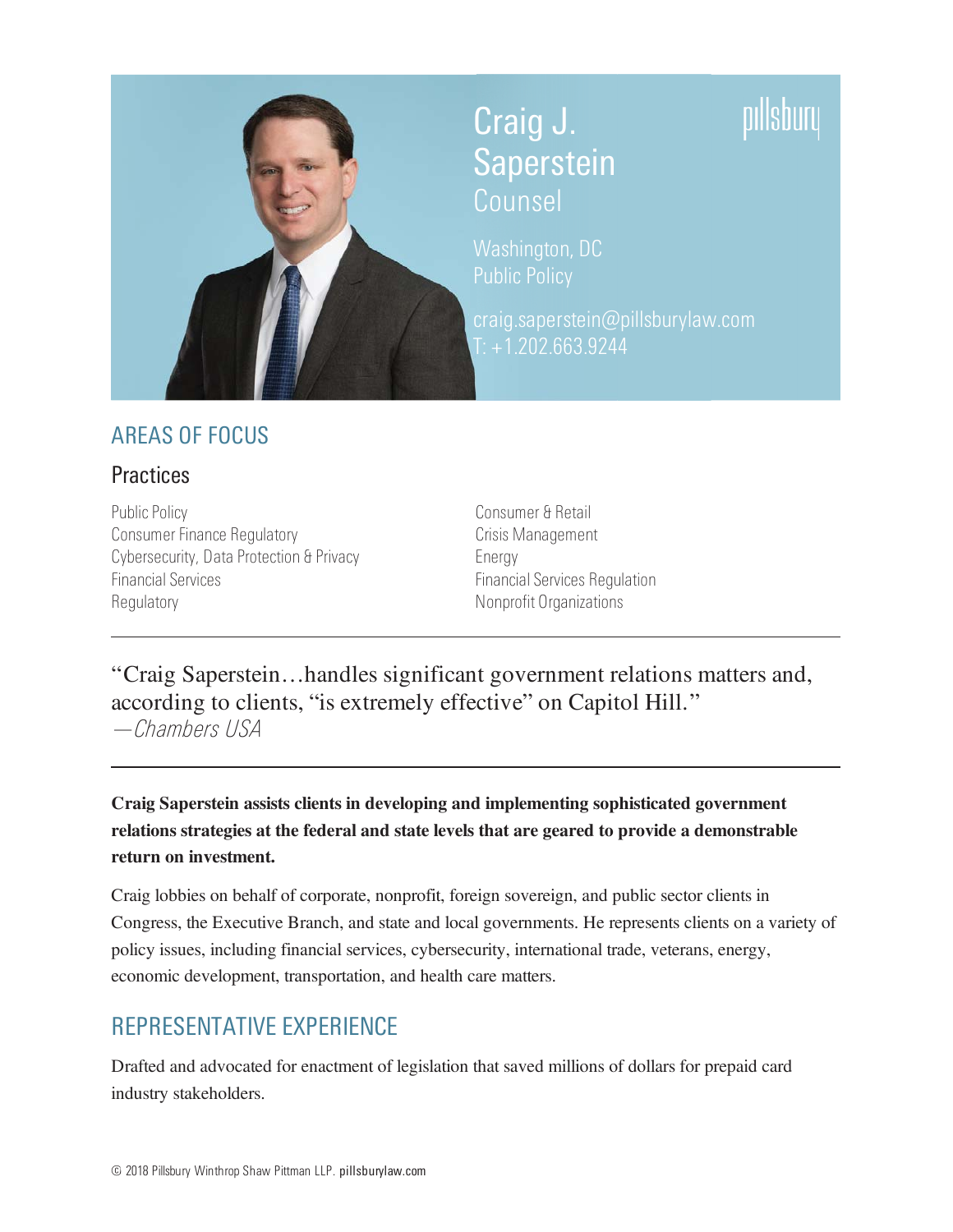Crafted and implement state government relations program for international member association that has vielded 7 legislative victories in 7 states with respect to licensure of association's members.

Successfully advocated for millions of dollars in grant funding and/or appropriations authorization for corporate and public sector clients.

# PROFESSIONAL HIGHLIGHTS

Devised charitable program that has furnished the homes of approximately 3,000 formerly homeless veterans

Chambers USA, Government: Government Relations-National (2015-2017)

#### **Honors & Awards**

• LEAP for Justice Award, Domestic Violence Legal Empowerment and Appeals Project (2016)

#### **Speaking Engagements**

- Power of Prepaid, Pros & Cons: Forecasting the Impact of the New Administration on the Payments Space, Washington, DC (06/2017)
- Card Forum, Pros & Cons: Forecasting the Impact of the New Administration on the Payments Space, Austin, TX, (05/2017)
- Western Payments Alliance, Washington Payments Update webinar: Update on CFPB and Financial Reform Legislation, April 2017
- Network Branded Prepaid Card Association, Power of Prepaid conference, What the Arrival of the CFPB Final Rule Means for Consumer Access & the Development of New Products, April 2017
- Power of Prepaid, Network Branded Prepaid Card Association Conference, Washington, DC  $(04/2016)$
- CFPB and Prepaid: Deciphering the Proposed Rules, American Banker/Payments Source Webinar  $(01/2015)$
- Prepaid Regulation Fundamentals, Network Branded Prepaid Card Association Prepaid Fundamentals Webinar Series (8/2014)
- Avoiding the UDAAP Trap: CFPB Rules on Outsourced Relationships of Financial Institutions, Pillsbury 2014 CLE Marathon, New York, NY (02/2014)
- The Durbin Amendment and the Prepaid Card Industry, ACI Prepaid Card Compliance Forum, Washington, D.C. (01/2014)
- Prepaid Regulations, Network Branded Prepaid Card Association Prepaid Fundamentals Webinar Series (05/2013)